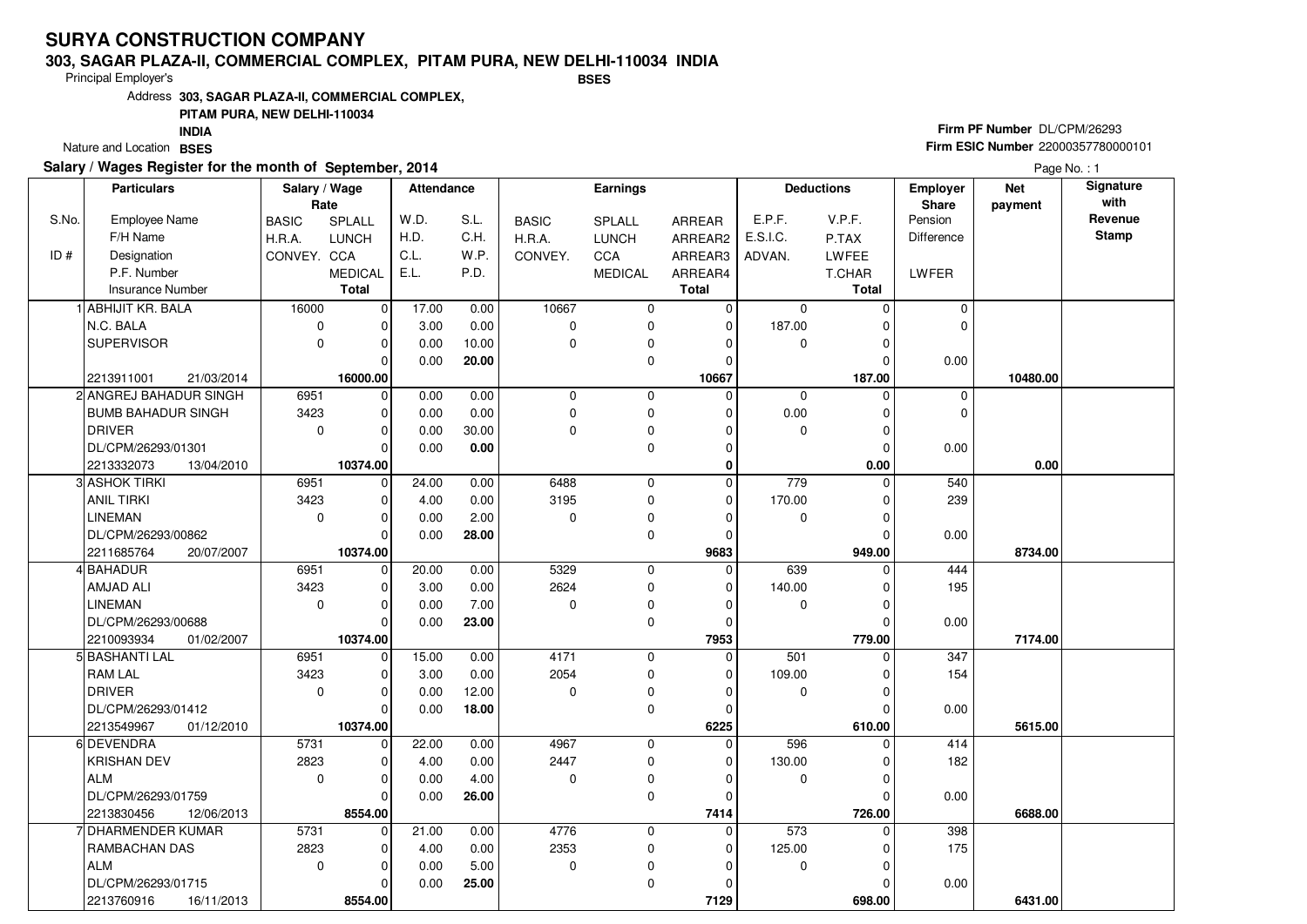#### **303, SAGAR PLAZA-II, COMMERCIAL COMPLEX, PITAM PURA, NEW DELHI-110034 INDIABSES**

Principal Employer's

Address**303, SAGAR PLAZA-II, COMMERCIAL COMPLEX,**

### **PITAM PURA, NEW DELHI-110034**

Nature and Location BSES **INDIA**

### **Salary / Wages Register for the month of September, 2014**

## **Firm PF Number** DL/CPM/26293 **Firm ESIC Number** 22000357780000101

|       | <b>Particulars</b>       | Salary / Wage<br>Rate |                | Attendance |       |              | Earnings       |               |             | <b>Deductions</b> | <b>Employer</b><br>Share | <b>Net</b><br>payment | Signature<br>with |
|-------|--------------------------|-----------------------|----------------|------------|-------|--------------|----------------|---------------|-------------|-------------------|--------------------------|-----------------------|-------------------|
| S.No. | <b>Employee Name</b>     | <b>BASIC</b>          | SPLALL         | W.D.       | S.L.  | <b>BASIC</b> | SPLALL         | <b>ARREAR</b> | E.P.F.      | V.P.F.            | Pension                  |                       | Revenue           |
|       | F/H Name                 | H.R.A.                | <b>LUNCH</b>   | H.D.       | C.H.  | H.R.A.       | LUNCH          | ARREAR2       | E.S.I.C.    | P.TAX             | <b>Difference</b>        |                       | <b>Stamp</b>      |
| ID#   | Designation              | CONVEY. CCA           |                | C.L.       | W.P.  | CONVEY.      | CCA            | ARREAR3       | ADVAN.      | LWFEE             |                          |                       |                   |
|       | P.F. Number              |                       | <b>MEDICAL</b> | E.L.       | P.D.  |              | <b>MEDICAL</b> | ARREAR4       |             | T.CHAR            | LWFER                    |                       |                   |
|       | Insurance Number         |                       | <b>Total</b>   |            |       |              |                | <b>Total</b>  |             | <b>Total</b>      |                          |                       |                   |
|       | 8 GANGADHAR GOPE         | 5731                  | $\mathbf 0$    | 21.00      | 0.00  | 4776         | 0              | 0             | 573         | $\Omega$          | 398                      |                       |                   |
|       | LT SURESH GOPE           | 2823                  | $\mathbf 0$    | 4.00       | 0.00  | 2353         | 0              | $\mathbf 0$   | 125.00      | $\Omega$          | 175                      |                       |                   |
|       | <b>ALM</b>               | $\mathbf 0$           | $\pmb{0}$      | 0.00       | 5.00  | 0            | 0              | $\mathbf 0$   | $\mathbf 0$ | $\Omega$          |                          |                       |                   |
|       | DL/CPM/26293/01716       |                       | $\Omega$       | 0.00       | 25.00 |              | 0              | $\mathbf 0$   |             | $\Omega$          | 0.00                     |                       |                   |
|       | 2213760926<br>01/10/2012 |                       | 8554.00        |            |       |              |                | 7129          |             | 698.00            |                          | 6431.00               |                   |
|       | 9 JAKIR HUSAN            | 6951                  | $\mathbf 0$    | 23.00      | 0.00  | 6256         | 0              | $\mathbf 0$   | 751         | $\Omega$          | 521                      |                       |                   |
|       | <b>ABDUL SAMAD</b>       | 3423                  | $\mathbf 0$    | 4.00       | 0.00  | 3081         | 0              | $\mathbf 0$   | 164.00      | O                 | 230                      |                       |                   |
|       | <b>LINEMAN</b>           | $\mathbf 0$           | $\mathbf 0$    | 0.00       | 3.00  | 0            | 0              | $\Omega$      | $\mathbf 0$ | $\Omega$          |                          |                       |                   |
|       | DL/CPM/26293/01318       |                       | $\Omega$       | 0.00       | 27.00 |              | 0              | $\mathbf 0$   |             | $\Omega$          | 0.00                     |                       |                   |
|       | 2213466860<br>10/09/2013 |                       | 10374.00       |            |       |              |                | 9337          |             | 915.00            |                          | 8422.00               |                   |
|       | 10 LAKHAN KHALKU         | 6951                  | $\mathbf 0$    | 0.00       | 0.00  | $\mathbf 0$  | 0              | $\mathbf 0$   | $\mathbf 0$ |                   | $\mathbf 0$              |                       |                   |
|       | JEETU KHALKU             | 3423                  | $\mathbf 0$    | 0.00       | 0.00  | 0            | 0              | 0             | 0.00        | 0                 | 0                        |                       |                   |
|       | <b>LINEMAN</b>           | $\mathbf 0$           | $\mathbf 0$    | 0.00       | 30.00 | 0            | 0              | $\mathbf 0$   | $\mathbf 0$ | $\Omega$          |                          |                       |                   |
|       | DL/CPM/26293/00700       |                       | $\Omega$       | 0.00       | 0.00  |              | 0              | $\mathbf 0$   |             | $\Omega$          | 0.00                     |                       |                   |
|       | 2213176988<br>09/04/2007 |                       | 10374.00       |            |       |              |                | $\bf{0}$      |             | 0.00              |                          | 0.00                  |                   |
|       | 11 MANOJ KARWA           | 5731                  | 0              | 22.00      | 0.00  | 4967         | 0              | $\mathbf 0$   | 596         | $\Omega$          | 414                      |                       |                   |
|       | <b>ABHIMANU KARWA</b>    | 2823                  | $\mathbf 0$    | 4.00       | 0.00  | 2447         | $\mathbf 0$    | $\mathbf 0$   | 130.00      | $\Omega$          | 182                      |                       |                   |
|       | ALM                      | $\mathbf 0$           | $\mathbf 0$    | 0.00       | 4.00  | 0            | 0              | $\Omega$      | $\pmb{0}$   | 0                 |                          |                       |                   |
|       | DL/CPM/26293/02032       |                       | $\overline{0}$ | 0.00       | 26.00 |              | 0              | $\mathbf 0$   |             | $\Omega$          | 0.00                     |                       |                   |
|       | 2213932212<br>12/06/2014 |                       | 8554.00        |            |       |              |                | 7414          |             | 726.00            |                          | 6688.00               |                   |
|       | 12 MANOJ KUMAR           | 5731                  | $\mathbf 0$    | 26.00      | 0.00  | 5731         | 0              | $\mathbf 0$   | 688         | $\Omega$          | 477                      |                       |                   |
|       | <b>RAMDEEN</b>           | 2823                  | $\mathbf 0$    | 4.00       | 0.00  | 2823         | 0              | $\mathbf 0$   | 150.00      | 0                 | 211                      |                       |                   |
|       | ALM                      | $\Omega$              | $\mathbf 0$    | 0.00       | 0.00  | $\Omega$     | 0              | $\Omega$      | $\mathbf 0$ | $\Omega$          |                          |                       |                   |
|       | DL/CPM/26293/00840       |                       | $\mathbf 0$    | 0.00       | 30.00 |              | 0              | $\mathbf 0$   |             | $\mathcal{C}$     | 0.00                     |                       |                   |
|       | 2211675142<br>01/07/2007 |                       | 8554.00        |            |       |              |                | 8554          |             | 838.00            |                          | 7716.00               |                   |
|       | 13 MOHAMAD RINKU         | 5731                  | $\pmb{0}$      | 23.00      | 0.00  | 5158         | $\mathbf 0$    | $\mathbf 0$   | 619         | $\Omega$          | 430                      |                       |                   |
|       | <b>MOHAMAD SHAHID</b>    | 2823                  | $\mathbf 0$    | 4.00       | 0.00  | 2541         | 0              | $\mathbf 0$   | 135.00      | 0                 | 189                      |                       |                   |
|       | <b>ALM</b>               | $\mathbf 0$           | $\mathbf 0$    | 0.00       | 3.00  | 0            | 0              | $\mathbf 0$   | 0           | $\Omega$          |                          |                       |                   |
|       | DL/CPM/26293/01444       |                       | $\overline{0}$ | 0.00       | 27.00 |              | 0              | $\mathbf 0$   |             | $\Omega$          | 0.00                     |                       |                   |
|       | 2213575396<br>15/02/2011 |                       | 8554.00        |            |       |              |                | 7699          |             | 754.00            |                          | 6945.00               |                   |
|       | 14 MOHD ASRAF            | 5731                  | $\mathbf 0$    | 21.00      | 0.00  | 4585         | 0              | 0             | 550         | $\Omega$          | 382                      |                       |                   |
|       | LT MOHD IMTIAZ           | 2823                  | 0              | 3.00       | 0.00  | 2258         | 0              | $\Omega$      | 120.00      | C                 | 168                      |                       |                   |
|       | ALM                      | $\mathbf 0$           | $\mathbf 0$    | 0.00       | 6.00  | 0            | 0              | $\mathbf 0$   | 0           | $\Omega$          |                          |                       |                   |
|       | DL/CPM/26293/01656       |                       | $\mathbf 0$    | 0.00       | 24.00 |              | $\mathbf 0$    | 0             |             |                   | 0.00                     |                       |                   |
|       | 2213679753<br>10/12/2011 |                       | 8554.00        |            |       |              |                | 6843          |             | 670.00            |                          | 6173.00               |                   |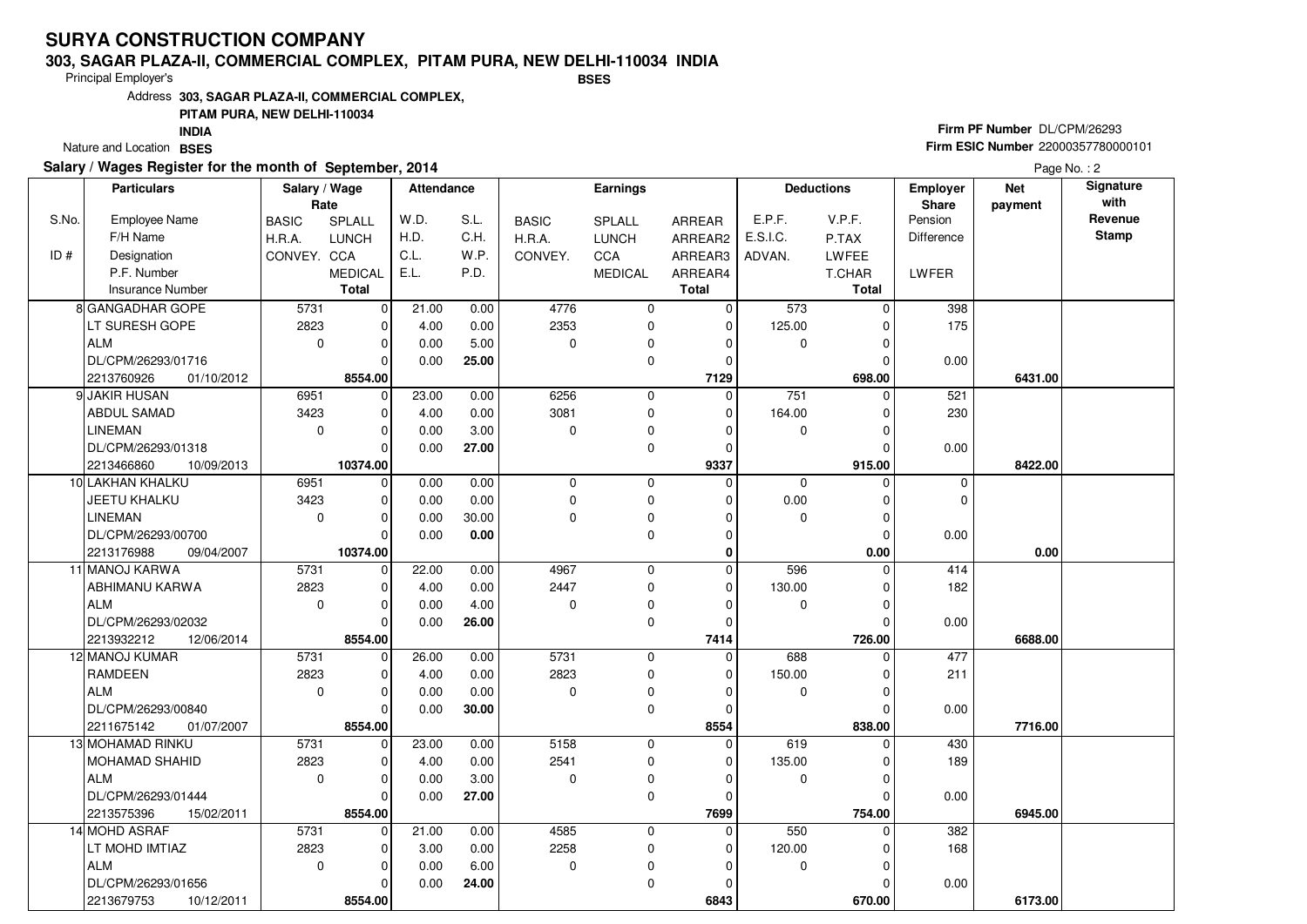#### **303, SAGAR PLAZA-II, COMMERCIAL COMPLEX, PITAM PURA, NEW DELHI-110034 INDIABSES**

Principal Employer's

Address**303, SAGAR PLAZA-II, COMMERCIAL COMPLEX,**

### **PITAM PURA, NEW DELHI-110034**

Nature and Location BSES **INDIA**

### **Salary / Wages Register for the month of September, 2014**

## **Firm PF Number** DL/CPM/26293 **Firm ESIC Number** 22000357780000101

|       | <b>Particulars</b>       | Salary / Wage<br>Rate |                | Attendance |       |              | <b>Earnings</b> |              |                  | <b>Deductions</b> | <b>Employer</b><br><b>Share</b> | <b>Net</b><br>payment | Signature<br>with |
|-------|--------------------------|-----------------------|----------------|------------|-------|--------------|-----------------|--------------|------------------|-------------------|---------------------------------|-----------------------|-------------------|
| S.No. | <b>Employee Name</b>     | <b>BASIC</b>          | <b>SPLALL</b>  | W.D.       | S.L.  | <b>BASIC</b> | <b>SPLALL</b>   | ARREAR       | E.P.F.           | V.P.F.            | Pension                         |                       | Revenue           |
|       | F/H Name                 | H.R.A.                | <b>LUNCH</b>   | H.D.       | C.H.  | H.R.A.       | <b>LUNCH</b>    | ARREAR2      | E.S.I.C.         | P.TAX             | Difference                      |                       | <b>Stamp</b>      |
| ID#   | Designation              | CONVEY. CCA           |                | C.L.       | W.P.  | CONVEY.      | CCA             | ARREAR3      | ADVAN.           | LWFEE             |                                 |                       |                   |
|       | P.F. Number              |                       | <b>MEDICAL</b> | E.L.       | P.D.  |              | <b>MEDICAL</b>  | ARREAR4      |                  | T.CHAR            | LWFER                           |                       |                   |
|       | <b>Insurance Number</b>  |                       | <b>Total</b>   |            |       |              |                 | <b>Total</b> |                  | Total             |                                 |                       |                   |
|       | 15 MOHD EHSAN            | 5731                  | $\overline{0}$ | 24.00      | 0.00  | 5349         | 0               | 0            | 642              | U                 | 446                             |                       |                   |
|       | SHIRAJUDDIN              | 2823                  | 0              | 4.00       | 0.00  | 2635         | 0               | $\mathbf 0$  | 140.00           | O                 | 196                             |                       |                   |
|       | <b>ALM</b>               | $\mathbf 0$           | 0              | 0.00       | 2.00  | 0            | 0               | 0            | $\mathbf 0$      | O                 |                                 |                       |                   |
|       | DL/CPM/26293/00927       |                       | $\Omega$       | 0.00       | 28.00 |              | 0               | $\Omega$     |                  | O                 | 0.00                            |                       |                   |
|       | 2211965134<br>01/02/2008 |                       | 8554.00        |            |       |              |                 | 7984         |                  | 782.00            |                                 | 7202.00               |                   |
|       | 16 MOHD ISHTIAQ          | 5731                  | $\Omega$       | 9.00       | 0.00  | 1910         | 0               | $\Omega$     | 229              | $\Omega$          | 159                             |                       |                   |
|       | MOHD MUSLIM              | 2823                  | 0              | 1.00       | 0.00  | 941          | 0               | 0            | 50.00            | O                 | 70                              |                       |                   |
|       | <b>ALM</b>               | $\mathbf 0$           | 0              | 0.00       | 20.00 | $\Omega$     | 0               | $\Omega$     | $\mathbf 0$      | 0                 |                                 |                       |                   |
|       | DL/CPM/26293/01286       |                       | $\Omega$       | 0.00       | 10.00 |              | 0               | $\Omega$     |                  | $\Omega$          | 0.00                            |                       |                   |
|       | 2213306581<br>06/03/2010 |                       | 8554.00        |            |       |              |                 | 2851         |                  | 279.00            |                                 | 2572.00               |                   |
|       | 17 MUKESH KUMAR SINGH    | 5731                  | $\mathbf 0$    | 21.00      | 0.00  | 4776         | 0               | $\mathbf 0$  | 573              | O                 | 398                             |                       |                   |
|       | RANA PRATAP SINGH        | 2823                  | 0              | 4.00       | 0.00  | 2353         | 0               | $\Omega$     | 125.00           | 0                 | 175                             |                       |                   |
|       | <b>ALM</b>               | $\mathbf 0$           | $\Omega$       | 0.00       | 5.00  | $\Omega$     | 0               | $\Omega$     | $\mathbf 0$      | O                 |                                 |                       |                   |
|       | DL/CPM/26293/01446       |                       | $\Omega$       | 0.00       | 25.00 |              | 0               | $\Omega$     |                  | 0                 | 0.00                            |                       |                   |
|       | 15/02/2011<br>2213575418 |                       | 8554.00        |            |       |              |                 | 7129         |                  | 698.00            |                                 | 6431.00               |                   |
|       | 18 RAJU KUMAR            | 6951                  | 0              | 26.00      | 0.00  | 6951         | 0               | $\Omega$     | 834              | $\Omega$          | 579                             |                       |                   |
|       | <b>VIJAY KUMAR</b>       | 3423                  | $\mathbf 0$    | 4.00       | 0.00  | 3423         | 0               | $\Omega$     | 182.00           |                   | 255                             |                       |                   |
|       | <b>LINEMAN</b>           | 0                     | $\Omega$       | 0.00       | 0.00  | 0            | 0               | $\Omega$     | 0                |                   |                                 |                       |                   |
|       | DL/CPM/26293/02030       |                       | $\Omega$       | 0.00       | 30.00 |              | 0               | $\Omega$     |                  | O                 | 0.00                            |                       |                   |
|       | 1113593812<br>04/04/2014 |                       | 10374.00       |            |       |              |                 | 10374        |                  | 1016.00           |                                 | 9358.00               |                   |
|       | 19 RAJU SHAH             | 6951                  | $\overline{0}$ | 22.00      | 0.00  | 6024         | 0               | $\mathbf 0$  | $\overline{723}$ | O                 | 502                             |                       |                   |
|       | <b>TUNTUN SHAH</b>       | 3423                  | $\Omega$       | 4.00       | 0.00  | 2967         | 0               | $\Omega$     | 158.00           | 0                 | 221                             |                       |                   |
|       | <b>LINEMAN</b>           | $\mathbf 0$           | 0              | 0.00       | 4.00  | $\Omega$     | 0               | $\Omega$     | 0                | O                 |                                 |                       |                   |
|       | DL/CPM/26293/01260       |                       | $\Omega$       | 0.00       | 26.00 |              | 0               | $\Omega$     |                  |                   | 0.00                            |                       |                   |
|       | 2213176991<br>01/11/2013 |                       | 10374.00       |            |       |              |                 | 8991         |                  | 881.00            |                                 | 8110.00               |                   |
|       | 20 RAJU TOPPO            | 6951                  | 0              | 18.00      | 0.00  | 4866         | 0               | $\Omega$     | 584              | $\Omega$          | 405                             |                       |                   |
|       | <b>SINGA TOPPO</b>       | 3423                  | 0              | 3.00       | 0.00  | 2396         | 0               | $\Omega$     | 128.00           | C                 | 179                             |                       |                   |
|       | <b>LINEMAN</b>           | $\mathbf 0$           | $\Omega$       | 0.00       | 9.00  | $\Omega$     | 0               | $\Omega$     | 0                | O                 |                                 |                       |                   |
|       | DL/CPM/26293/01704       |                       | $\Omega$       | 0.00       | 21.00 |              | $\Omega$        | $\Omega$     |                  | O                 | 0.00                            |                       |                   |
|       | 2210026296<br>09/07/2012 |                       | 10374.00       |            |       |              |                 | 7262         |                  | 712.00            |                                 | 6550.00               |                   |
|       | 21 RAMA SHANKAR YADAV    | 5731                  | $\overline{0}$ | 23.00      | 0.00  | 5158         | 0               | $\mathbf 0$  | 619              | $\Omega$          | 430                             |                       |                   |
|       | <b>SUBARAN YADAV</b>     | 2823                  | $\Omega$       | 4.00       | 0.00  | 2541         | 0               | $\Omega$     | 135.00           | ŋ                 | 189                             |                       |                   |
|       | <b>ALM</b>               | $\mathbf 0$           | 0              | 0.00       | 3.00  | 0            | 0               | $\Omega$     | 0                |                   |                                 |                       |                   |
|       | DL/CPM/26293/00984       |                       | $\Omega$       | 0.00       | 27.00 |              | 0               | $\Omega$     |                  |                   | 0.00                            |                       |                   |
|       | 2212500764<br>28/11/2008 |                       | 8554.00        |            |       |              |                 | 7699         |                  | 754.00            |                                 | 6945.00               |                   |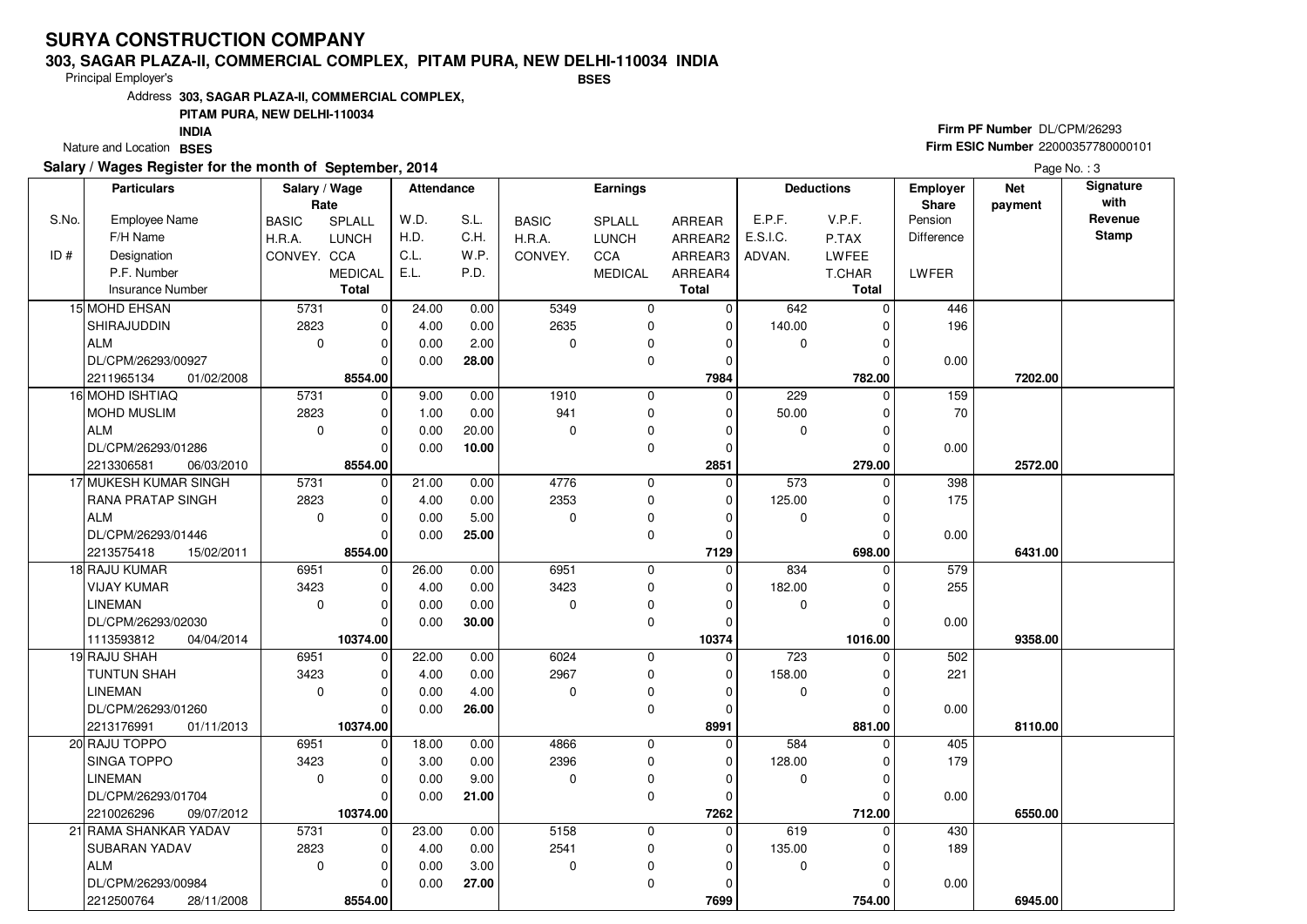#### **303, SAGAR PLAZA-II, COMMERCIAL COMPLEX, PITAM PURA, NEW DELHI-110034 INDIABSES**

Principal Employer's

Address**303, SAGAR PLAZA-II, COMMERCIAL COMPLEX,**

### **PITAM PURA, NEW DELHI-110034**

Nature and Location BSES **INDIA**

### **Salary / Wages Register for the month of September, 2014**

## **Firm PF Number** DL/CPM/26293 **Firm ESIC Number** 22000357780000101

|       | <b>Particulars</b>       | Salary / Wage<br>Rate |                | Attendance        |       |              | <b>Earnings</b> |              |             | <b>Deductions</b> | Employer<br>Share |         | Signature<br>with |
|-------|--------------------------|-----------------------|----------------|-------------------|-------|--------------|-----------------|--------------|-------------|-------------------|-------------------|---------|-------------------|
| S.No. | <b>Employee Name</b>     | <b>BASIC</b>          | SPLALL         | W.D.              | S.L.  | <b>BASIC</b> | SPLALL          | ARREAR       | E.P.F.      | V.P.F.            | Pension           | payment | Revenue           |
|       | F/H Name                 | H.R.A.                | <b>LUNCH</b>   | H.D.              | C.H.  | H.R.A.       | <b>LUNCH</b>    | ARREAR2      | E.S.I.C.    | P.TAX             | Difference        |         | <b>Stamp</b>      |
| ID#   | Designation              | CONVEY. CCA           |                | C.L.              | W.P.  | CONVEY.      | <b>CCA</b>      | ARREAR3      | ADVAN.      | <b>LWFEE</b>      |                   |         |                   |
|       | P.F. Number              |                       | <b>MEDICAL</b> | E.L.              | P.D.  |              | <b>MEDICAL</b>  | ARREAR4      |             | T.CHAR            | LWFER             |         |                   |
|       | <b>Insurance Number</b>  |                       | <b>Total</b>   |                   |       |              |                 | <b>Total</b> |             | <b>Total</b>      |                   |         |                   |
|       | 22 RAMESHWAR             | 6951                  | 0              | 26.00             | 0.00  | 6951         | 0               | $\mathbf 0$  | 834         | $\Omega$          | 579               |         |                   |
|       | SURESH CHAND             | 3423                  | 0              | 4.00              | 0.00  | 3423         | 0               | $\mathbf 0$  | 182.00      |                   | 255               |         |                   |
|       | <b>LINEMAN</b>           | 0                     | $\Omega$       | 0.00              | 0.00  | $\Omega$     | 0               | $\Omega$     | 0           |                   |                   |         |                   |
|       | DL/CPM/26293/01494       |                       | $\Omega$       | 0.00              | 30.00 |              | 0               | $\Omega$     |             |                   | 0.00              |         |                   |
|       | 2213635001<br>10/09/2013 |                       | 10374.00       |                   |       |              |                 | 10374        |             | 1016.00           |                   | 9358.00 |                   |
|       | 23 RANA KUMAR SINGH      | 6951                  | 0              | $\frac{1}{21.00}$ | 0.00  | 5793         | 0               | $\Omega$     | 695         | $\Omega$          | 483               |         |                   |
|       | <b>JAMIDAR SINGH</b>     | 3423                  | $\Omega$       | 4.00              | 0.00  | 2853         | 0               | $\Omega$     | 152.00      | 0                 | 212               |         |                   |
|       | <b>LINEMAN</b>           | 0                     | $\Omega$       | 0.00              | 5.00  | $\Omega$     | 0               | $\Omega$     | 0           |                   |                   |         |                   |
|       | DL/CPM/26293/01467       |                       | $\Omega$       | 0.00              | 25.00 |              | 0               | $\Omega$     |             |                   | 0.00              |         |                   |
|       | 2213585660<br>17/03/2011 |                       | 10374.00       |                   |       |              |                 | 8646         |             | 847.00            |                   | 7799.00 |                   |
|       | 24 RANJEET SADA          | 6951                  | 0              | 23.00             | 0.00  | 6256         | 0               | $\Omega$     | 751         | O                 | 521               |         |                   |
|       | <b>BERES SADA</b>        | 3423                  | $\Omega$       | 4.00              | 0.00  | 3081         | 0               | $\Omega$     | 164.00      |                   | 230               |         |                   |
|       | <b>DRIVER</b>            | 0                     | $\Omega$       | 0.00              | 3.00  | $\Omega$     | 0               | $\Omega$     | $\mathbf 0$ | $\Omega$          |                   |         |                   |
|       | DL/CPM/26293/00975       |                       | $\Omega$       | 0.00              | 27.00 |              | 0               | $\Omega$     |             |                   | 0.00              |         |                   |
|       | 2212257218<br>01/08/2008 |                       | 10374.00       |                   |       |              |                 | 9337         |             | 915.00            |                   | 8422.00 |                   |
|       | 25 RAVI SHARMA           | 6951                  | $\overline{0}$ | 25.00             | 0.00  | 6951         | 0               | $\Omega$     | 834         | $\Omega$          | 579               |         |                   |
|       | <b>SISTO MISTRI</b>      | 3423                  | $\Omega$       | 5.00              | 0.00  | 3423         | 0               | $\Omega$     | 182.00      |                   | 255               |         |                   |
|       | <b>LINEMAN</b>           | 0                     | $\Omega$       | 0.00              | 0.00  | $\Omega$     | 0               | $\Omega$     | 0           |                   |                   |         |                   |
|       | DL/CPM/26293/00659       |                       | $\Omega$       | 0.00              | 30.00 |              | 0               | $\Omega$     |             |                   | 0.00              |         |                   |
|       | 2205498595<br>18/11/2006 |                       | 10374.00       |                   |       |              |                 | 10374        |             | 1016.00           |                   | 9358.00 |                   |
|       | 26 SACHIN BEHRA          | 6951                  | $\Omega$       | 26.00             | 0.00  | 6951         | $\Omega$        | 0            | 834         |                   | 579               |         |                   |
|       | RAJENDER BEHRA           | 3423                  | $\Omega$       | 4.00              | 0.00  | 3423         | 0               | $\Omega$     | 182.00      |                   | 255               |         |                   |
|       | <b>LINEMAN</b>           | $\Omega$              | $\Omega$       | 0.00              | 0.00  | $\Omega$     | 0               | $\Omega$     | $\mathbf 0$ | $\Omega$          |                   |         |                   |
|       | DL/CPM/26293/01469       |                       | $\Omega$       | 0.00              | 30.00 |              | 0               | O            |             |                   | 0.00              |         |                   |
|       | 2213585667<br>17/03/2011 |                       | 10374.00       |                   |       |              |                 | 10374        |             | 1016.00           |                   | 9358.00 |                   |
|       | 27 SANJAY KUMAR          | 5731                  | $\Omega$       | 23.00             | 0.00  | 5158         | 0               | $\Omega$     | 619         | ŋ                 | 430               |         |                   |
|       | <b>RANGILAL</b>          | 2823                  | $\mathbf 0$    | 4.00              | 0.00  | 2541         | 0               | $\Omega$     | 135.00      | O                 | 189               |         |                   |
|       | <b>ALM</b>               | $\mathbf 0$           | $\Omega$       | 0.00              | 3.00  | $\Omega$     | 0               | $\Omega$     | 0           |                   |                   |         |                   |
|       | DL/CPM/26293/01670       |                       | $\Omega$       | 0.00              | 27.00 |              | 0               | $\Omega$     |             | ŋ                 | 0.00              |         |                   |
|       | 2213695017<br>15/02/2012 |                       | 8554.00        |                   |       |              |                 | 7699         |             | 754.00            |                   | 6945.00 |                   |
|       | 28 SHAN BABU             | 6951                  | $\Omega$       | 10.00             | 0.00  | 2780         | 0               | $\Omega$     | 334         |                   | 232               |         |                   |
|       | RAJU                     | 3423                  | 0              | 2.00              | 0.00  | 1369         | 0               | $\Omega$     | 73.00       |                   | 102               |         |                   |
|       | <b>LINEMAN</b>           | $\mathbf 0$           | $\Omega$       | 0.00              | 18.00 | 0            | 0               | O            | $\mathbf 0$ |                   |                   |         |                   |
|       | DL/CPM/26293/02031       |                       | 0              | 0.00              | 12.00 |              | 0               | 0            |             |                   | 0.00              |         |                   |
|       | 2210026312<br>09/04/2014 |                       | 10374.00       |                   |       |              |                 | 4149         |             | 407.00            |                   | 3742.00 |                   |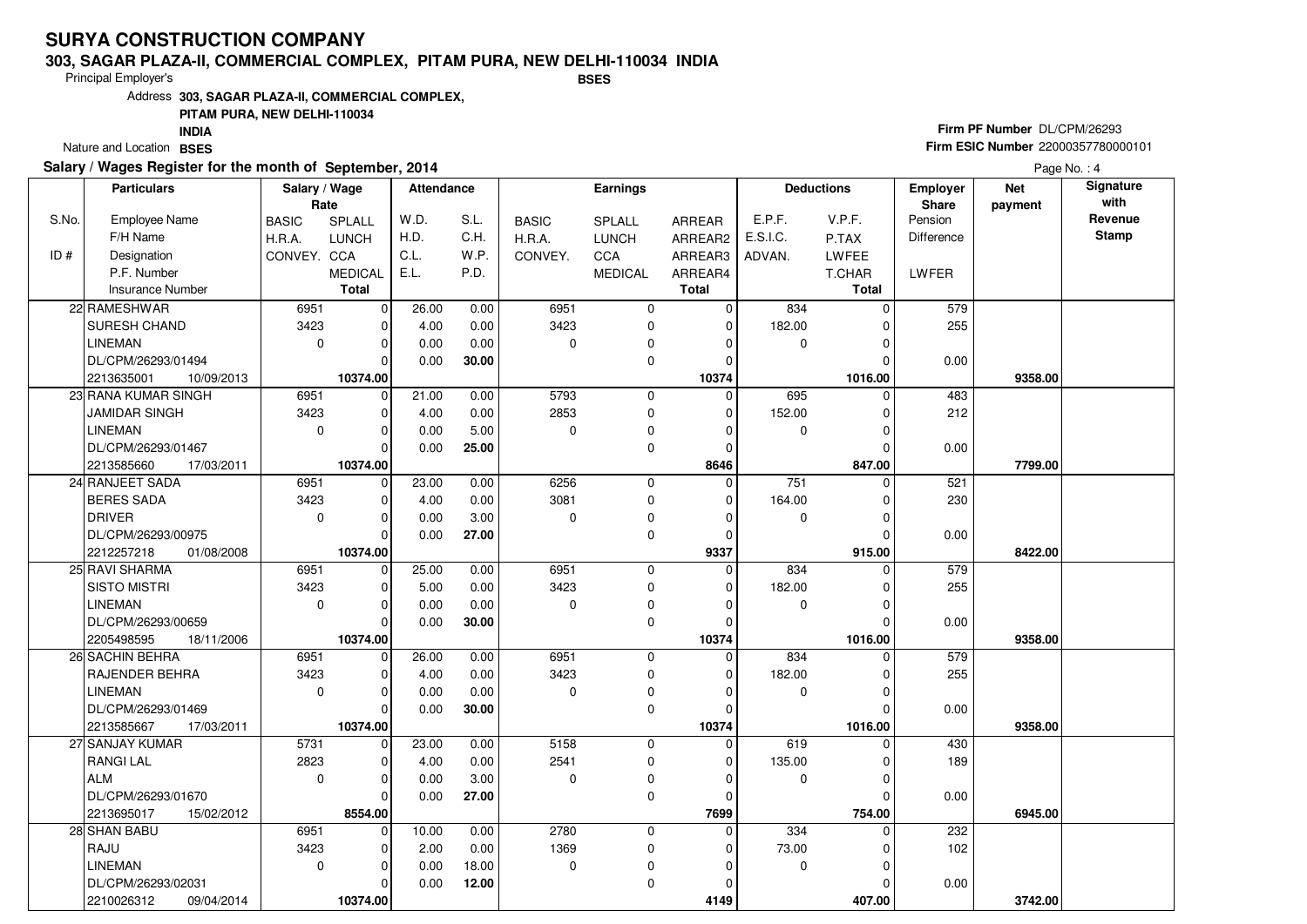#### **303, SAGAR PLAZA-II, COMMERCIAL COMPLEX, PITAM PURA, NEW DELHI-110034 INDIABSES**

Principal Employer's

Address**303, SAGAR PLAZA-II, COMMERCIAL COMPLEX,**

### **PITAM PURA, NEW DELHI-110034**

Nature and Location BSES **INDIA**

### **Salary / Wages Register for the month of September, 2014**

## **Firm PF Number** DL/CPM/26293 **Firm ESIC Number** 22000357780000101

|              | <b>Particulars</b>       | Salary / Wage<br>Rate |                | <b>Attendance</b> |       |              | Earnings       |               | <b>Deductions</b> |              | <b>Employer</b><br>Share | <b>Net</b><br>payment | Signature<br>with |
|--------------|--------------------------|-----------------------|----------------|-------------------|-------|--------------|----------------|---------------|-------------------|--------------|--------------------------|-----------------------|-------------------|
| S.No.        | <b>Employee Name</b>     | <b>BASIC</b>          | SPLALL         | W.D.              | S.L.  | <b>BASIC</b> | SPLALL         | <b>ARREAR</b> | E.P.F.            | V.P.F.       | Pension                  |                       | Revenue           |
|              | F/H Name                 | H.R.A.                | <b>LUNCH</b>   | H.D.              | C.H.  | H.R.A.       | <b>LUNCH</b>   | ARREAR2       | E.S.I.C.          | P.TAX        | <b>Difference</b>        |                       | <b>Stamp</b>      |
| ID#          | Designation              | CONVEY. CCA           |                | C.L.              | W.P.  | CONVEY.      | CCA            | ARREAR3       | ADVAN.            | LWFEE        |                          |                       |                   |
|              | P.F. Number              |                       | <b>MEDICAL</b> | E.L.              | P.D.  |              | <b>MEDICAL</b> | ARREAR4       |                   | T.CHAR       | LWFER                    |                       |                   |
|              | Insurance Number         |                       | <b>Total</b>   |                   |       |              |                | <b>Total</b>  |                   | <b>Total</b> |                          |                       |                   |
|              | 29 SHANKAR SINGH         | 5731                  | $\overline{0}$ | 23.00             | 0.00  | 5158         | $\mathbf 0$    | $\mathbf 0$   | 619               | $\Omega$     | 430                      |                       |                   |
|              | <b>MURALI SINGH</b>      | 2823                  | $\Omega$       | 4.00              | 0.00  | 2541         | $\mathbf 0$    | $\Omega$      | 135.00            | $\Omega$     | 189                      |                       |                   |
|              | <b>ALM</b>               | $\pmb{0}$             | 0              | 0.00              | 3.00  | $\mathbf 0$  | $\mathbf 0$    | $\Omega$      | 0                 | $\Omega$     |                          |                       |                   |
|              | DL/CPM/26293/01756       |                       | $\Omega$       | 0.00              | 27.00 |              | $\mathbf 0$    | $\Omega$      |                   |              | 0.00                     |                       |                   |
|              | 2213816829<br>10/05/2013 |                       | 8554.00        |                   |       |              |                | 7699          |                   | 754.00       |                          | 6945.00               |                   |
|              | 30 SHYAM SINGH           | 6951                  | $\overline{0}$ | 20.00             | 0.00  | 5329         | 0              | 0             | 639               | 0            | 444                      |                       |                   |
|              | SURESH SINGH             | 3423                  | $\overline{0}$ | 3.00              | 0.00  | 2624         | $\mathbf 0$    | $\Omega$      | 140.00            | $\Omega$     | 195                      |                       |                   |
|              | <b>DRIVER</b>            | $\mathbf 0$           | $\Omega$       | 0.00              | 7.00  | $\mathbf 0$  | $\mathbf 0$    | $\Omega$      | $\mathbf{0}$      | $\Omega$     |                          |                       |                   |
|              | DL/CPM/26293/01416       |                       | $\Omega$       | 0.00              | 23.00 |              | $\mathbf 0$    | $\Omega$      |                   | $\Omega$     | 0.00                     |                       |                   |
|              | 2205486451<br>01/12/2010 |                       | 10374.00       |                   |       |              |                | 7953          |                   | 779.00       |                          | 7174.00               |                   |
|              | 31 SOM DUTT              | 6951                  | $\Omega$       | 21.00             | 0.00  | 5793         | $\mathbf 0$    | $\Omega$      | 695               | O            | 483                      |                       |                   |
|              | <b>HARI LAL</b>          | 3423                  | $\overline{0}$ | 4.00              | 0.00  | 2853         | $\mathbf 0$    | 0             | 152.00            | 0            | 212                      |                       |                   |
|              | <b>LINEMAN</b>           | $\mathbf 0$           | $\Omega$       | 0.00              | 5.00  | $\mathbf 0$  | $\mathbf 0$    | $\Omega$      | $\mathbf{0}$      | $\Omega$     |                          |                       |                   |
|              | DL/CPM/26293/01338       |                       | $\Omega$       | 0.00              | 25.00 |              | $\mathbf 0$    | $\Omega$      |                   |              | 0.00                     |                       |                   |
|              | 2213501221<br>15/07/2010 |                       | 10374.00       |                   |       |              |                | 8646          |                   | 847.00       |                          | 7799.00               |                   |
|              | 32 SUBHASH KUMAR         | 5731                  | 0              | 15.00             | 0.00  | 3248         | $\mathbf 0$    | $\Omega$      | 390               | $\Omega$     | 271                      |                       |                   |
|              | <b>JATAN SINGH</b>       | 2823                  | $\Omega$       | 2.00              | 0.00  | 1600         | $\mathbf 0$    | $\Omega$      | 85.00             | $\Omega$     | 119                      |                       |                   |
|              | <b>ALM</b>               | $\mathbf 0$           | $\Omega$       | 0.00              | 13.00 | $\mathbf 0$  | $\mathbf 0$    | $\Omega$      | 0                 | $\Omega$     |                          |                       |                   |
|              | DL/CPM/26293/00842       |                       | $\Omega$       | 0.00              | 17.00 |              | $\mathbf 0$    | $\Omega$      |                   | $\Omega$     | 0.00                     |                       |                   |
|              | 2211675199<br>01/07/2007 |                       | 8554.00        |                   |       |              |                | 4848          |                   | 475.00       |                          | 4373.00               |                   |
|              | 33 SUNIL GOPE            | 5731                  | 0              | 26.00             | 0.00  | 5731         | $\mathbf 0$    | $\mathbf 0$   | 688               | 0            | 477                      |                       |                   |
|              | <b>LALMOHAN GOPE</b>     | 2823                  | $\Omega$       | 4.00              | 0.00  | 2823         | $\mathbf 0$    | $\Omega$      | 150.00            | $\Omega$     | 211                      |                       |                   |
|              | <b>ALM</b>               | $\mathbf 0$           | $\Omega$       | 0.00              | 0.00  | $\mathbf 0$  | $\mathbf 0$    | $\Omega$      | 0                 | $\Omega$     |                          |                       |                   |
|              | DL/CPM/26293/01873       |                       | $\Omega$       | 0.00              | 30.00 |              | $\mathbf 0$    | $\Omega$      |                   |              | 0.00                     |                       |                   |
|              | 2213896996<br>28/01/2014 |                       | 8554.00        |                   |       |              |                | 8554          |                   | 838.00       |                          | 7716.00               |                   |
|              | 34 UDIT NARAYAN          | 7578                  | $\overline{0}$ | 25.00             | 0.00  | 7578         | $\mathbf 0$    | $\Omega$      | 909               | $\Omega$     | 631                      |                       |                   |
|              | R S THAKUR               | 3732                  | 0              | 5.00              | 0.00  | 3732         | $\mathbf 0$    | $\Omega$      | 198.00            | $\Omega$     | 278                      |                       |                   |
| <b>DELHI</b> | SUPERVISOR               | $\pmb{0}$             | $\Omega$       | 0.00              | 0.00  | $\mathbf 0$  | $\mathbf 0$    | $\Omega$      | $\mathbf 0$       | $\Omega$     |                          |                       |                   |
|              | DL/CPM/26293/00685       |                       | $\Omega$       | 0.00              | 30.00 |              | $\Omega$       |               |                   |              | 0.00                     |                       |                   |
|              | 2210093888<br>01/02/2007 |                       | 11310.00       |                   |       |              |                | 11310         |                   | 1107.00      |                          | 10203.00              |                   |
|              | 35 VIJAY TIU             | 5731                  | $\overline{0}$ | 15.00             | 0.00  | 3248         | $\mathbf 0$    | $\mathbf 0$   | 390               | $\Omega$     | $\overline{271}$         |                       |                   |
|              | MATA TIU                 | 2823                  | $\Omega$       | 2.00              | 0.00  | 1600         | $\mathbf 0$    | $\Omega$      | 85.00             | O            | 119                      |                       |                   |
|              | <b>ALM</b>               | 0                     | $\Omega$       | 0.00              | 13.00 | $\mathbf 0$  | 0              | $\Omega$      | $\mathbf 0$       |              |                          |                       |                   |
|              | DL/CPM/26293/01841       |                       | $\Omega$       | 0.00              | 17.00 |              | $\Omega$       |               |                   |              | 0.00                     |                       |                   |
|              | 2213836464<br>08/07/2013 |                       | 8554.00        |                   |       |              |                | 4848          |                   | 475.00       |                          | 4373.00               |                   |